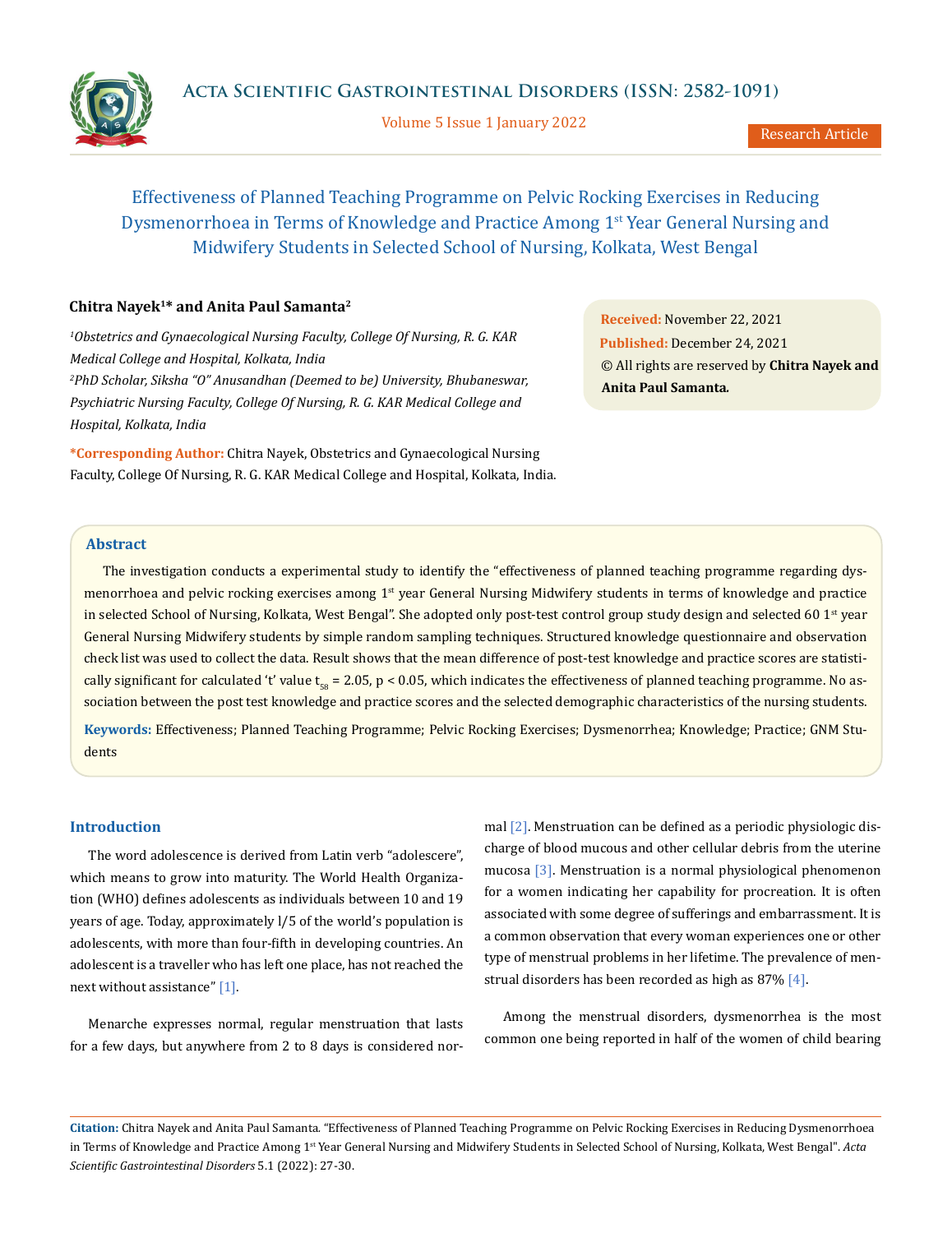age and of these 10% experience incapacitating pain for 1-3 days, every month [5]. In 60-90% of adolescent girls in India, dysmenorrhea is a major cause for absenteeism from school or restriction of activities of daily living or social interaction [6].

Dysmenorrhea is characterized by cramping lower abdominal pain that may radiate to the lower back and upper thighs, commonly associated with nausea, headache, fatigue and diarrhoea. It can be classified into two subtypes. Primary dysmenorrhea occurs when there's no identifiable pelvic disease and tends to occur in every ovulatory cycle. Secondary dysmenorrhea can occur many years after menarche and is associated with identifiable pelvic pathology [7].

Studies on dysmenorrhea have shown that many factors like younger age, BMI, smoking and alcoholism, early menarche, prolonged menstrual flow, family history, stress, personality type influences the prevalence and severity of dysmenorrhea [8].

Dysmenorrhoea affects half of all female adolescents today and represents the leading cause of periodic college or school absenteeism among that population, in contrast to an adult woman, whose cycles typically range between 21 to 35 days. The mean duration of menses is 4.7 days; 89 percent of cycles last 7 days, the average blood loss per cycle is 35 ml. Recurrent bleeding in excess of 80 ml per cycle's results in anaemia. Dysmenorrhoea is the most common gynaecologic disorder among female adolescents, with a prevalence of 60 percent to 93 percent. Menstrual cycle is the cyclical shedding of endometrium e every  $28 \pm 7$  days in response to hormones. Moreover women who do work when they have dysmenorrhea tend to have reduced work capacity and lower output. As women constitute an increasingly large percentage (44.6%) of the workforce, the economic impact of dysmenorrhea will continue to exist  $[9]$ . Most of the woman's used home remedies for relieving the dysmenorrhea. Therefore, most of the home remedies for menstrual cramps are centred around dilating the blood vessels and easing the muscles. The home remedies for dysmenorrhea includes, hot application measures, exercise, diet, herbs and rest and sleep  $[10]$ .

## **Background of the Study**

A national survey conducted among adolescent girls showed that 40% of the students frequently missed their school and college because of severe dysmenorrhea is responsible for significant absenteeism from work. A study conducted by Rostammi M. (2000) among Taiwanese college of nursing students showed that 85percent of nursing students were suffering from dysmenorrhea. This was affecting their curricular, co curricular activities as well as their clinical practice [11].

While in India 75 percent of adolescents experience pain with menstruation. In recent times, a study conducted by Sundell., *et al*. (1992) in UP concluded that about 88 percent of adolescents suffered from dysmenorrhea. A study conducted by Hetheny and Smith(1989) in Madras city revealed that 42 percent of the college and 34 percent of the school-going students reported problems during menstruation [12].

In Karnataka a study was conducted by Aganoff and Boyle (1994) on the incidence of dysmenorrhea among 1648 adolescents, which showed that the incidence was 87percent. Of these, 47% had severe problems of perceived pain during menstruation. A study was conducted among 104 women in Belgham, shows that about 92 were affected with dysmenorrhoea [11].

Study conducted in Kadapa, Andhra Pradesh on prevalence of dysmenorrhea among adolescent girls has shown that among  $183$ (urban = 98, rural = 85) adolescent girls 65% had dysmenorrhea. The study results showed that early age of menarche, family history of dysmenorrhea were statistically significant ( $p < 0.05$ ). Medications were used by 26.9% and 44.8% of rural and urban girl's respectively [12].

Study conducted in Queensland to examine the effects of regular, moderate exercise on mood states and menstrual cycle symptoms. A group of female regular exercisers  $(N = 97)$ , and a second group of female non-exercisers  $(N = 159)$  was selected. The regular exercisers obtained significantly lower scores on impaired concentration, negative effect on behaviour change and pain.

Another study conducted among Taiwanese college of nursing students showed that 85percent of nursing students were suffering from dysmenorrhoea and about 80percent do not use prescription of medication. Among them pelvic rocking exercises help to limit menstrual discomfort.

An experimental study was conducted by Mohammad M. Shahin to determine the effects of exercise on primary dysmenorrhea among 150 school girls in Iran. The results revealed that a statisti-

28

**Citation:** Chitra Nayek and Anita Paul Samanta*.* "Effectiveness of Planned Teaching Programme on Pelvic Rocking Exercises in Reducing Dysmenorrhoea in Terms of Knowledge and Practice Among 1<sup>st</sup> Year General Nursing and Midwifery Students in Selected School of Nursing, Kolkata, West Bengal". Acta *Scientific Gastrointestinal Disorders* 5.1 (2022): 27-30.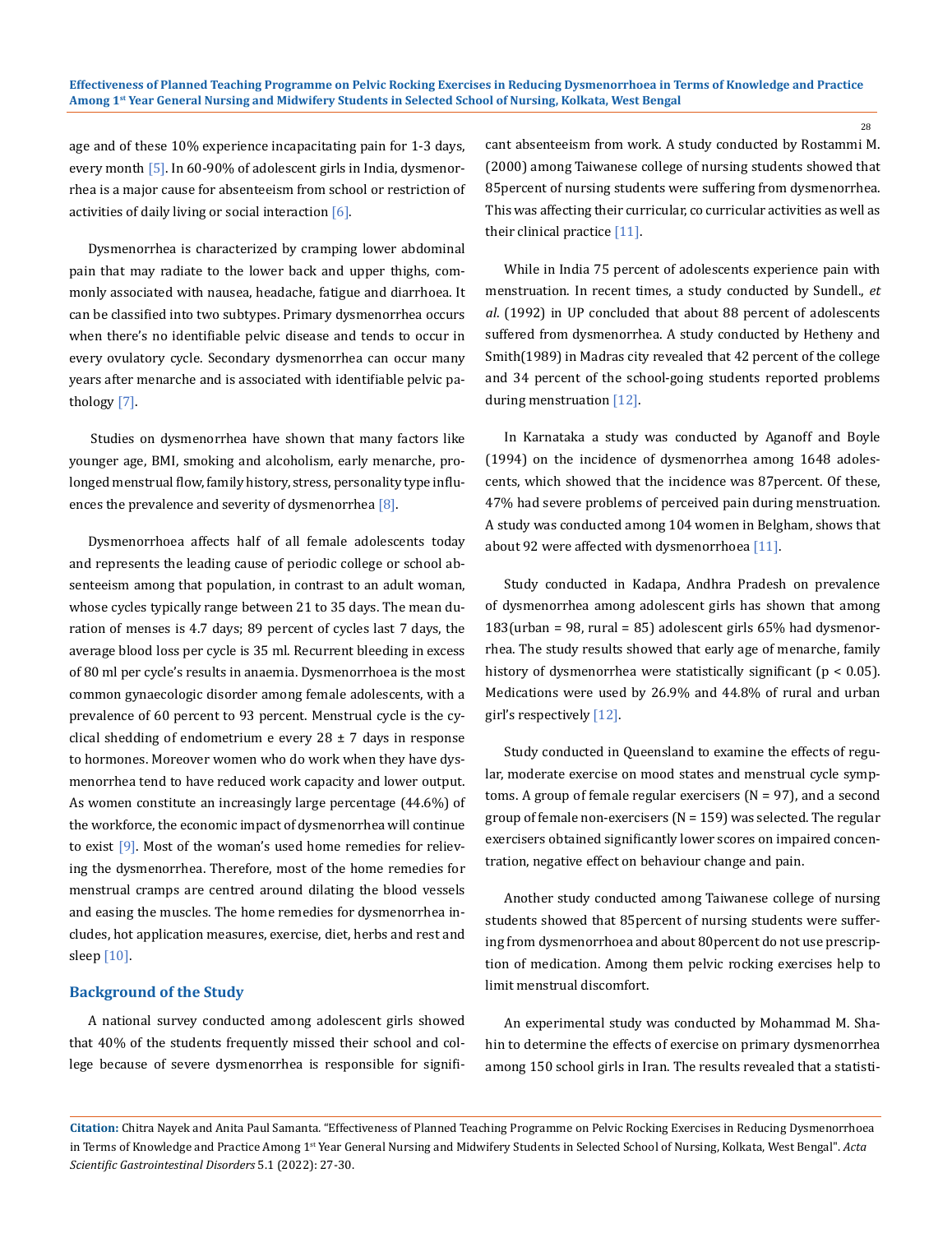cally significant change in the intensity of pain from nine to five and duration of pain from eight to four in experimental group, whereas, the variation of pain in the controlled group was not significant.. Hence, there is need to provide information regarding exercise to decrease dysmenorrhea. An experimental study was conducted to estimate the effect of exercise on dysmenorrhoea among 250 adolescents in Iran. About 55 percent of adolescents were suffering from dysmenorrheal. The researcher assessed the effect of 12 week physical fitness programme of psychological and physical symptoms of dysmenorrheal. The result showed that the training programme contributed to substantial reduction in dysmenorrheal from 55 to 39 percent.

## **Aims and Objectives**

To assess the effectiveness of planned teaching programme on pelvic rocking exercises in reducing dysmenorrhea in terms of difference in knowledge score and practice score between experimental group and control group.

### **Materials and Methods**

The researcher adopted Quasi experimental research approach considering experimental research design. Total population for this study was selected 60 GNM  $1<sup>st</sup>$  yea. Among them 30 was selected for experimental group and another 30 was selected for control group. For pilot study experimental group was selected from Ruby General Hospital, Kolkata and control group was selected from KPC Medical College and Hospital, Kolkata. For final study experimental group was taken from Rabindra Nath Tagore International Institute of Cardiac Sciences, Kolkata and control group from Desun Hospital, Kolkata. Structured questionnaire schedule for background information, educational status and monthly family income. A structured knowledge questionnaire schedule was used for assessing knowledge on pelvic rocking exercises in reducing dysmenorrhoea and observation check list for assessing the practice of the students regarding pelvic rocking exercises also developed.

For data collection students inclusion criteria included subjects who were available during the study period, willing to participate, attending in exercise training period, having a minimum one cycle exercises experiences period. Ludwig Bertanffly General System Theory (1968) was used as a conceptual framework.

# **Results**

The study findings revealed that 70% respondents in experimental group and 46.66% from control group belong the age group of 19-20 years. 77% participants were belong from higher secondary and 23% were Graduate level in experimental and in control group. Majority of students 100% were not attended any pelvic rocking exercises. The mean post-test knowledge score (24.97) of experimental group was higher than the mean post-test knowledge score (12.6) of control group. The mean post-test practice score (14.8) of experimental group was higher than the mean post-test practice score (6.6) of control group. The mean post test practice score of experimental group was found significantly higher than the mean post test practice score of control group with a 't' value of 9.21 at df 58 at 0.05 level, suggesting the effectiveness of planned teaching programme on pelvic rocking exercises in reducing dysmenorrhea among 1<sup>st</sup> year GNM students. There was positive relationship between post-test knowledge score and post-test practice score with a mean knowledge score (24.97) and mean practice score (15.83), with 'r' value (0.76) which is statistically significant, as evident from 't' value (8.85). For identifying the effectiveness of planned teaching programme unpaired 't' test used andtheresults were significant at 0.05 level of significance which shows change the knowledge and practice on pelvic rocking exercises in reducing dysmenorrhea after exposure the planned teaching programme of experimental group. The study findings were supported by the findings of Wijesiri HS, Suresh TS. (2012), Santina T, Wehbe N, Ziade F (2012) and Brown J. Brown S. (2010) and Sharma P, Malhotra C, Taneja DK., *et al*. (2010).

29

## **Conclusion**

There was no established research study according the pelvic rocking exercises in reducing dysmenorrhea in adolescence girls specially in West Bengal. Therefore, the study findings recommend that there is an active participation in training and motivating the nursing students to reduce the dysmenorrhea. This concluded that they were motivated to gain knowledge and practice through the planned teaching programme. The knowledge and practice of experimental group was positively co-related to each other.

## **Acknowledgement**

The researchers conveyed their grateful thanks to Ms. Pratima Chatterjee, Lecturer of College of Nursing, Asia Heart Foundation,

**Citation:** Chitra Nayek and Anita Paul Samanta*.* "Effectiveness of Planned Teaching Programme on Pelvic Rocking Exercises in Reducing Dysmenorrhoea in Terms of Knowledge and Practice Among 1<sup>st</sup> Year General Nursing and Midwifery Students in Selected School of Nursing, Kolkata, West Bengal". Acta *Scientific Gastrointestinal Disorders* 5.1 (2022): 27-30.